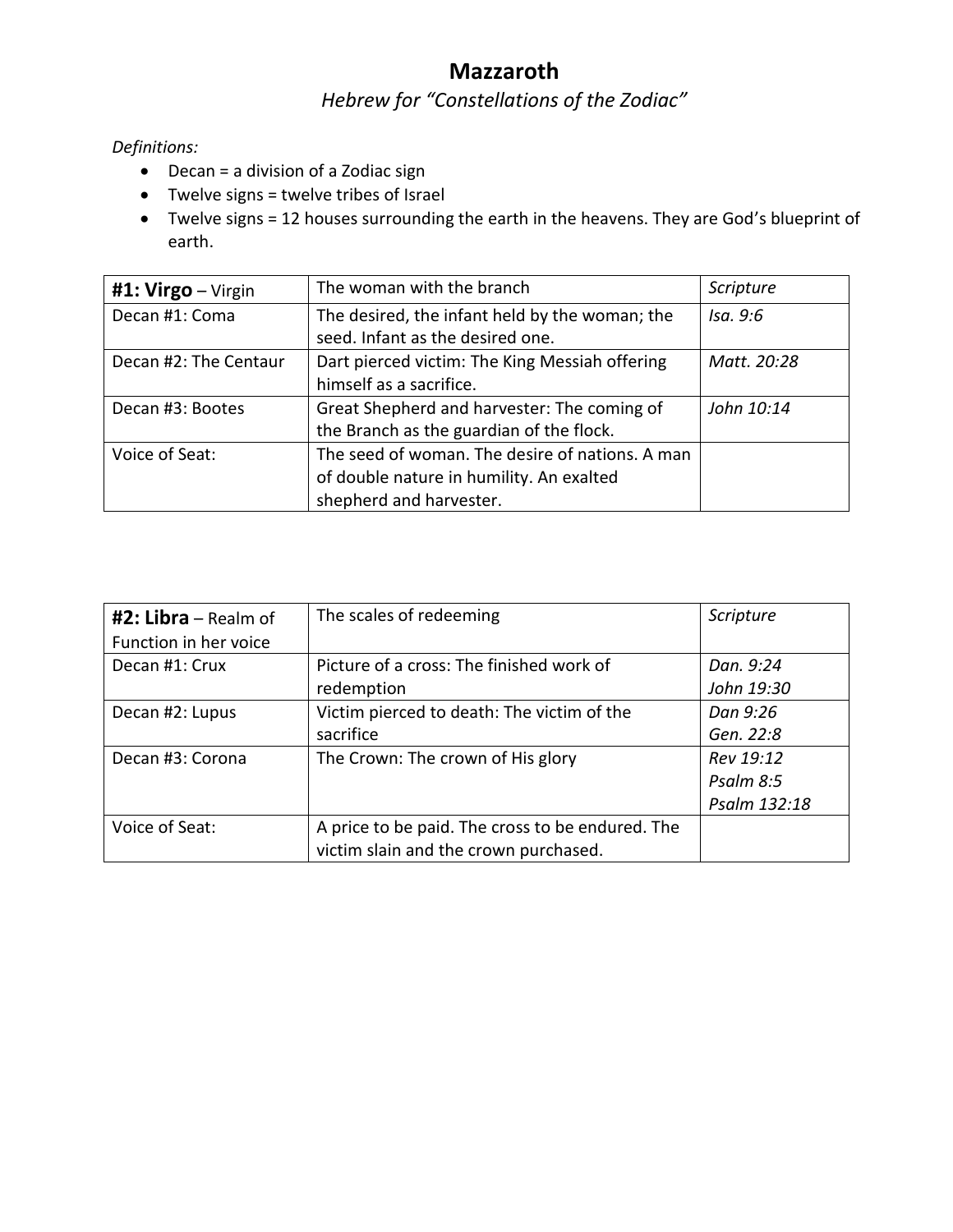| #3: Scorpio - Scorpion | Conflict of the Messiah                            | Scripture   |
|------------------------|----------------------------------------------------|-------------|
| Decan #1: Serpent      | The enemy with which he contends                   | Gen. 3:15   |
| Decan #2: Ophiuchus    | The Desired, holding the serpent, his foot on the  | Hagg $2:7$  |
|                        | head of the scorpion                               |             |
| Decan #3: Hercules     | Picture of a mighty man. He who bruises, his foot  | Gen. 3:15   |
|                        | over the head of the dragon.                       | Psalm 91:13 |
| Voice of Seat:         | Voice decrees there is a conflict with a serpent's |             |
|                        | coil, a struggle with enemy toiling with a         |             |
|                        | vanquisher of evil.                                |             |

| #4: Saggitarius | Sending forth of the gospel                      | <b>Scripture</b> |
|-----------------|--------------------------------------------------|------------------|
| Decan #1: Lyra  | The eagle holding the harp; the triumph          | Matt 16:27       |
|                 |                                                  | Rev 19:15        |
|                 |                                                  | Mark 13:26       |
| Decan #2: Ara   | The alter of the completed sacrifice             | Heb 13:10        |
|                 |                                                  | Psalm 43:4       |
| Decan #3: Draco | The enemy who is to be trodden under foot        | Psalm 91:13      |
|                 |                                                  |                  |
| Voice of Seat:  | Voice is a double natural one, triumphing who    |                  |
|                 | gladdens heavens. Builds fires of punishment and |                  |
|                 | casts down the dragon.                           |                  |

| #5: Capricornus     | The slaying of the victim                          | Scripture         |
|---------------------|----------------------------------------------------|-------------------|
| Decan #1: Sagitta   | (arrow) The arrow of slaying                       | Psalm 38:2        |
| Decan #2: Aquila    | (eagle) The falling eagle; his dying               | <b>Isa 53</b>     |
| Decan #3: Delphinus | (Dolphin) The pouring out of his soul unto death.  | Isa <sub>53</sub> |
| Voice of Seat:      | A life out of death, the arrow of God piercing and |                   |
|                     | falling. Spring up again with abundant life.       |                   |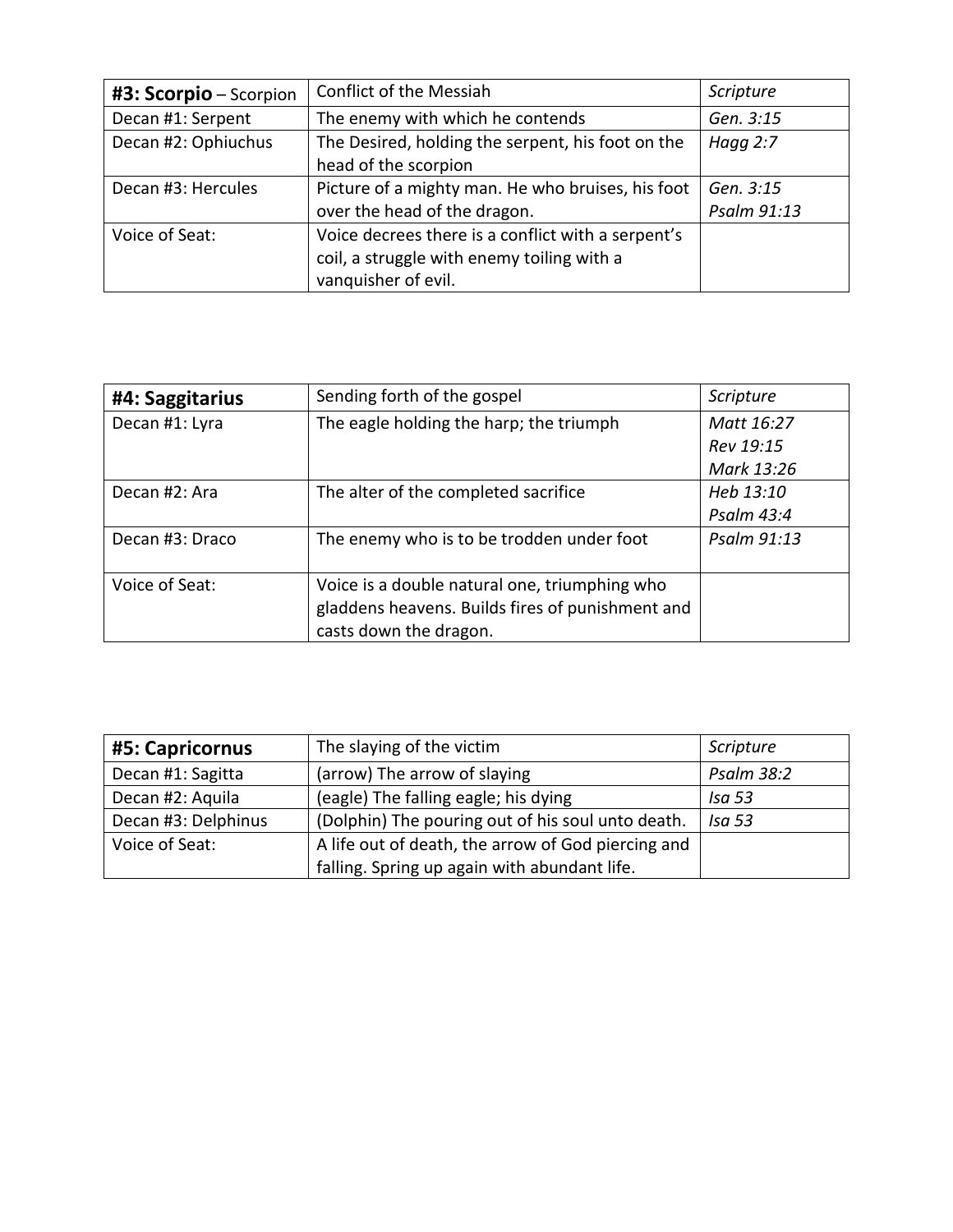| #6: Aquarius            | The pouring forth of spiritual blessings         | Scripture |
|-------------------------|--------------------------------------------------|-----------|
| Decan #1: Southern fish | Southern Realm; the church drinking the water    | John 4:14 |
|                         | of life                                          |           |
| Decan #2: Pegasus       | The winged horse, going to return again.         | Zech 6:7  |
|                         |                                                  | Rev 19:11 |
|                         |                                                  | John 14:3 |
| Decan #3: Cygnus        | The swan; the bird of passage who goes and       | Acts 1:11 |
|                         | comes again.                                     |           |
| Voice of Seat:          | Life – water flowing from high up on high,       |           |
|                         | drinking in the heavenly food, carrying the good |           |
|                         | news by bearing the cross of the earth           |           |

| #7: Pisces          | The multitudes of the redeemed                                                                  | Scripture  |
|---------------------|-------------------------------------------------------------------------------------------------|------------|
| Decan #1: The Band  | Uniting the church before and after the first<br>coming of the Lord.                            | John 10:16 |
| Decan #2: Cepheus   | The branch, crowned King.                                                                       | Jer 23:5   |
|                     |                                                                                                 | Rev 14:14  |
| Decan #3: Andromeda | The Church released by the Deliverer, who                                                       | Isa 61:1   |
|                     | breaks the bonds of death.                                                                      | Rev 20:5   |
| Voice of Seat:      | Multiplication of the redeemer's people. Uphold<br>and governed by the lamb, the intended bride |            |
|                     | bound and exposed and the bridegroom being<br>exalted.                                          |            |

| #8: Aries            | The Lamb as it had been slain (Rev 5:6)         | Scripture  |
|----------------------|-------------------------------------------------|------------|
| Decan #1: Cassiopeia | A woman enthroned. The church set free, raised, | Rev 19:7,8 |
|                      | enthroned.                                      | Rev 21:9   |
|                      |                                                 | 1 Sam 2:8  |
|                      |                                                 | Isa 60, 62 |
| Decan #2: Cetus      | See monster bound by the lamb. The serpent      | Rev 20:22  |
|                      | bound                                           | Isa 27:1   |
| Decan #3: Perseus    | Armed and mighty men. The Deliverer, breaking   | Isa 54:11  |
|                      | the bonds of the afflicted church.              | Micah 2:13 |
| Voice of Seat:       | Lamb found worthy. Bride releasing and marking  |            |
|                      | ready. Satan being bound and the breaker        |            |
|                      | triumphing                                      |            |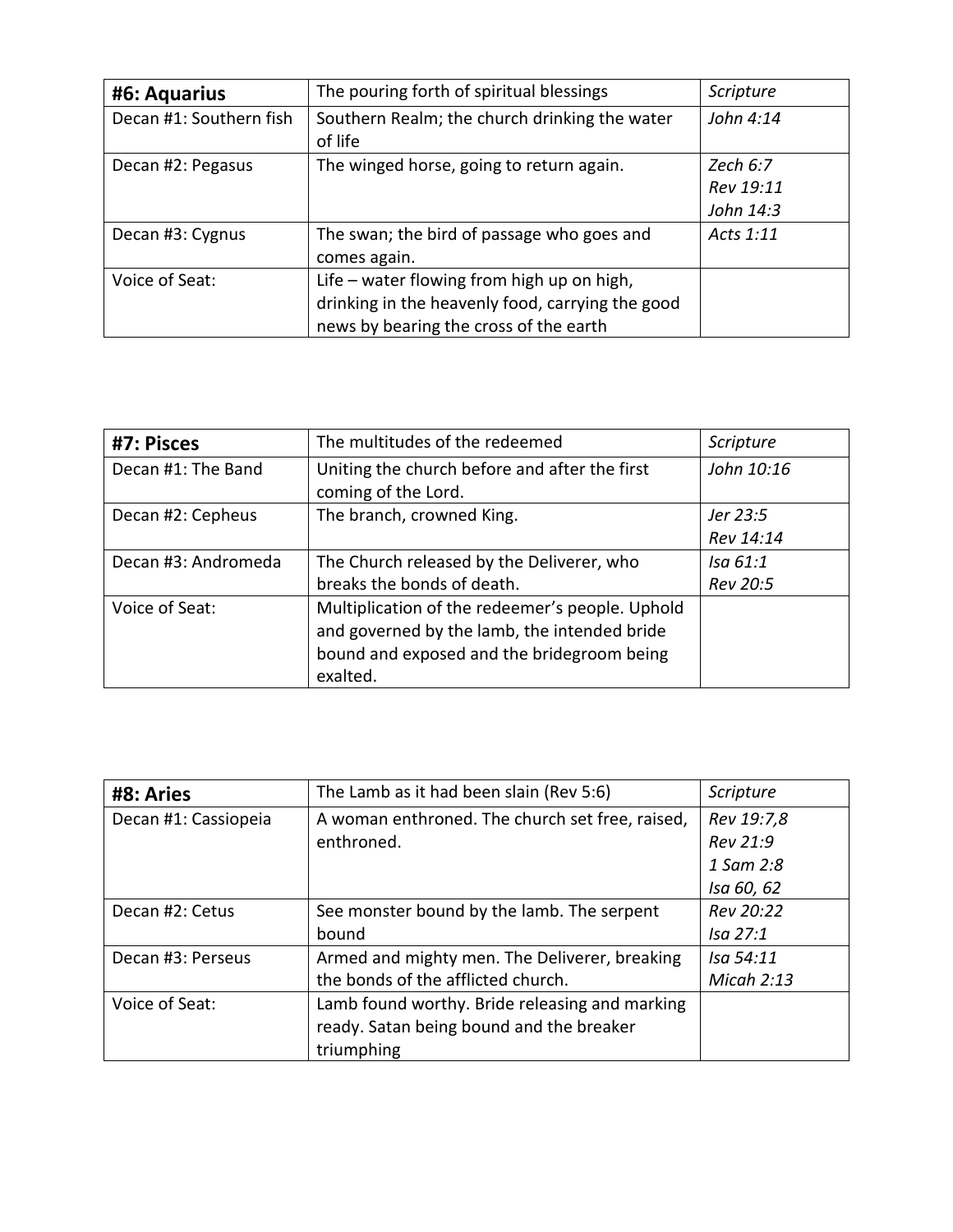| #9: Taurus - The bull | The bull, one a sacrifice, now ruling             | Scripture     |
|-----------------------|---------------------------------------------------|---------------|
| Decan #1: Orion       | Glorious prince. The coming of Him mighty to      | <b>Rev 19</b> |
|                       | save                                              |               |
| Decan #2: Eridanus    | Orion's River. The river, converted nations under | Fze 47        |
|                       | the type of water.                                |               |
| Decan #3: Auriga      | The good shepherd and his redeemed flock.         | Isa 40:11     |
|                       |                                                   | Eze 34:23     |
|                       |                                                   | John 10:11,14 |
| Voice of Seat:        | Invincible ruler coming. The sublime vanquisher   |               |
|                       | with a river of judgment from the all-ruling      |               |
|                       | shepherd                                          |               |

| #10: Gemini       | The Messiah uniting the Divine and human         | Scripture   |
|-------------------|--------------------------------------------------|-------------|
|                   | nature                                           |             |
| Decan #1: Lepus   | (Serpent) The enemy under his feet.              | 1 Cor 15:27 |
|                   |                                                  | Psalm 8:6   |
| Decan #2: Sirius  | (Canus Major - Dog) He that comes as the Prince  | Dan 9:25    |
|                   |                                                  | Isa 9:6     |
| Decan #3: Procyon | (Canus Minor $-2^{nd}$ dog) He that comes as the | Isa 59:20   |
|                   | redeemer                                         |             |
| Voice of Seat:    | Marriage of the Lamb. The enemy trodden down.    |             |
|                   | The prince coming in glory and his princely      |             |
|                   | followers following.                             |             |

| #11: Cancer          | The possession, the reward of His sufferings                                                                                                                                          | Scripture  |
|----------------------|---------------------------------------------------------------------------------------------------------------------------------------------------------------------------------------|------------|
| Decan #1: Ursa minor | Lesser sheep fold. The Church before the first<br>coming of Christ                                                                                                                    | Jer 23:3   |
| Decan #2: Ursa major | Greater sheep fold. The church after the first<br>coming of Christ                                                                                                                    | Eze 36:37  |
| Decan #3: Argo       | (Shepherd) The company of travelers to the<br>heavenly Canaan.                                                                                                                        | John 10:16 |
| Voice of Seat        | Positions secured. The lesser fold church of the<br>$1st$ born and the greater fold (Israel – $2nd$ born)<br>coming into inheritance. The safe folding into an<br>everlasting Kingdom |            |